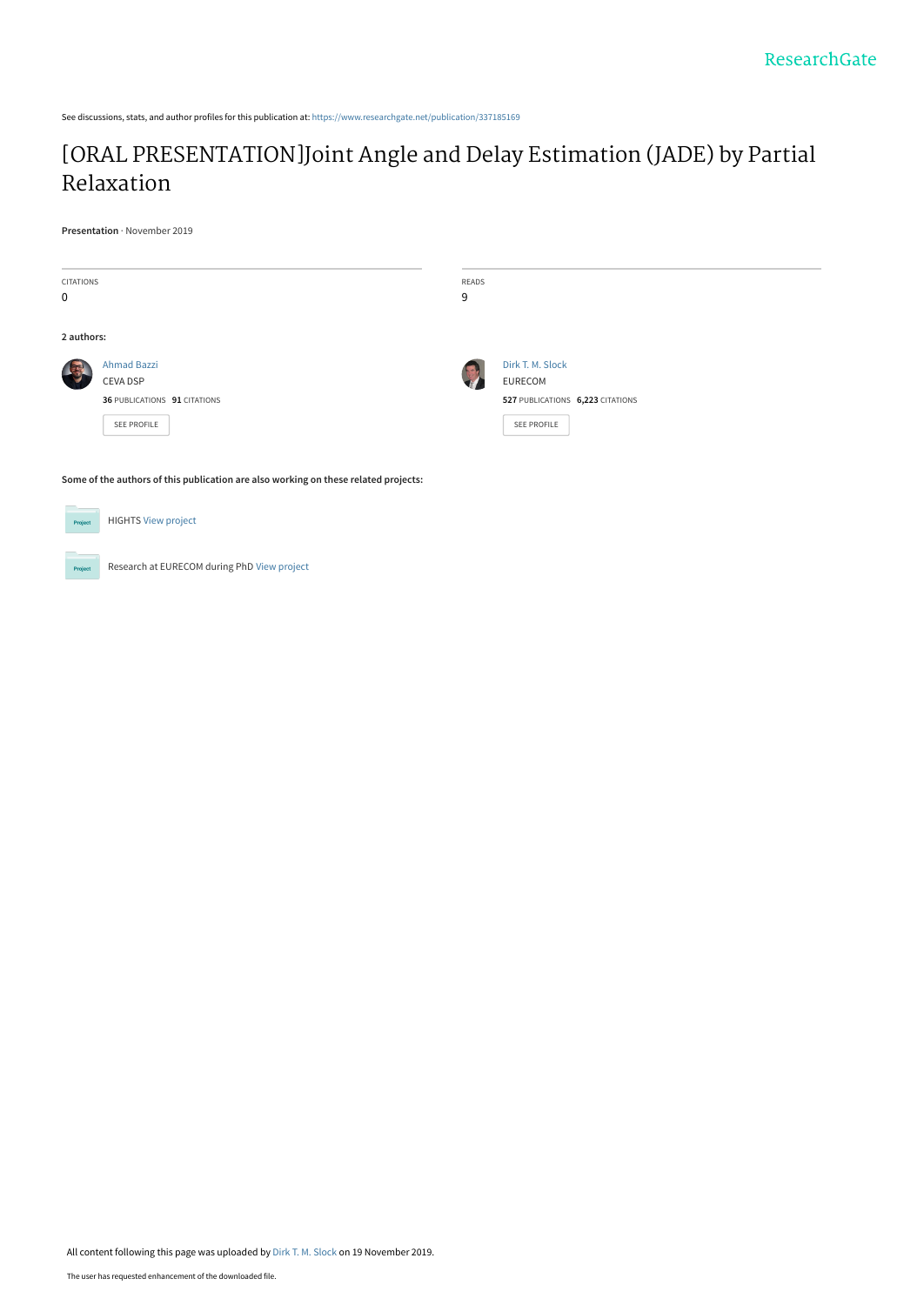# <span id="page-1-0"></span>Joint Angle and Delay Estimation (JADE) by Partial Relaxation

Ahmad Bazzi, Dirk Slock



November 12, 2019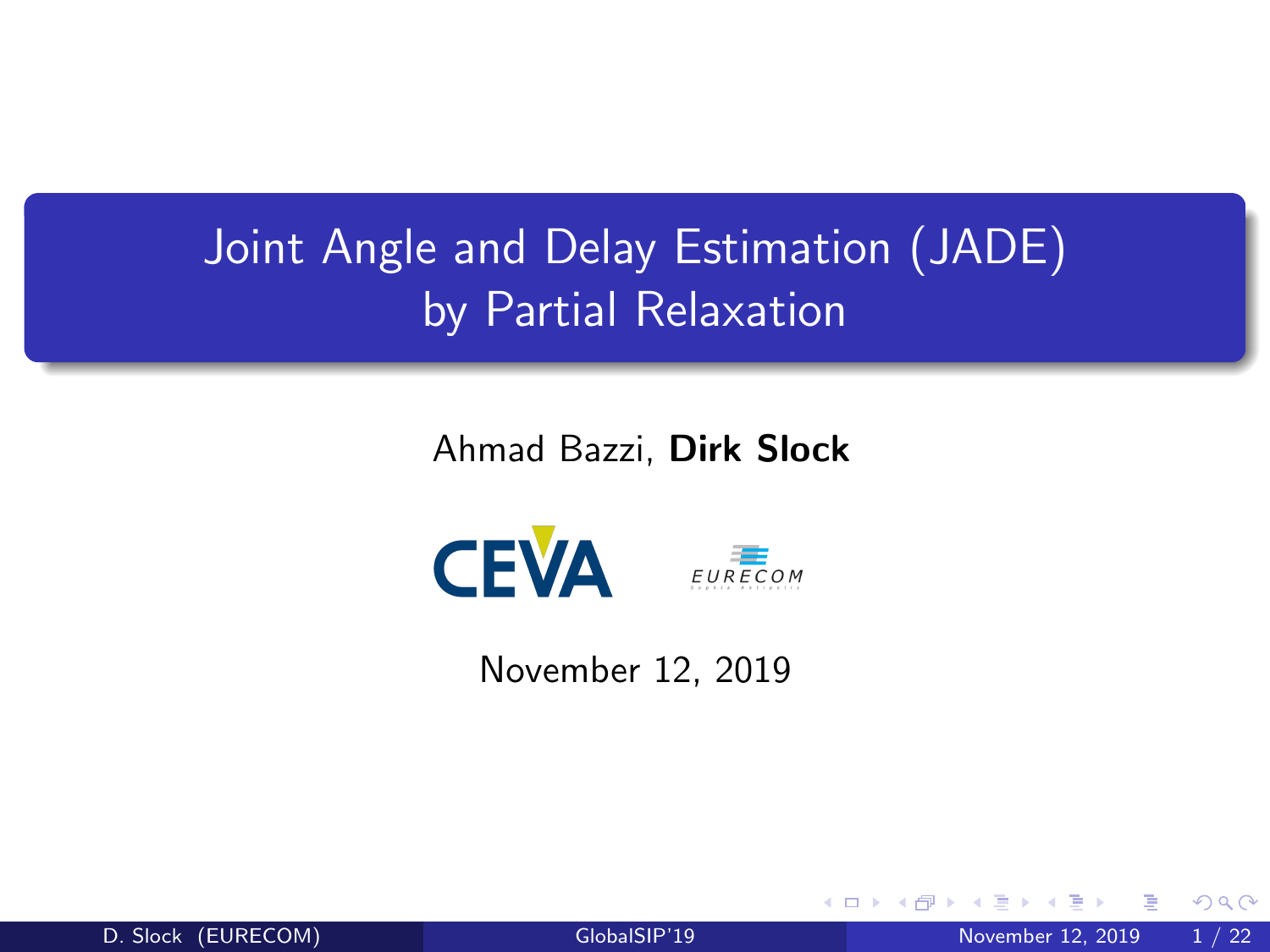## **[Introduction](#page-3-0)**

### [System Model](#page-5-0)

- [JADE By Partial Relaxation](#page-7-0)
- [Computer Simulations](#page-13-0)

#### [Conclusions](#page-19-0)





**D F** 

∍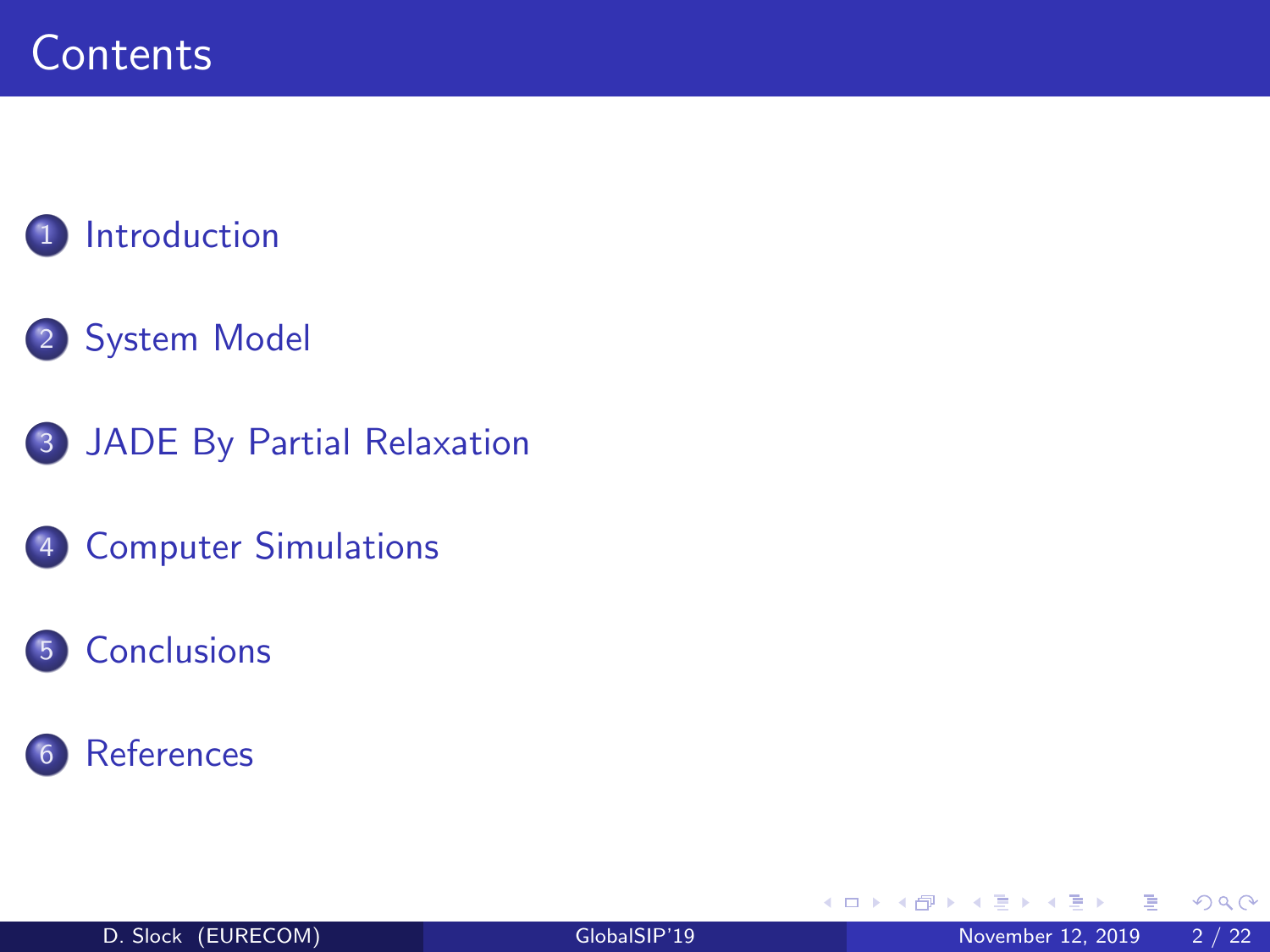## <span id="page-3-0"></span>1 [Introduction](#page-3-0)

#### **[System Model](#page-5-0)**

3 [JADE By Partial Relaxation](#page-7-0)

**[Computer Simulations](#page-13-0)** 

#### **[Conclusions](#page-19-0)**



э

 $\mathbf{d}$ E

イロト

- ← 冊 →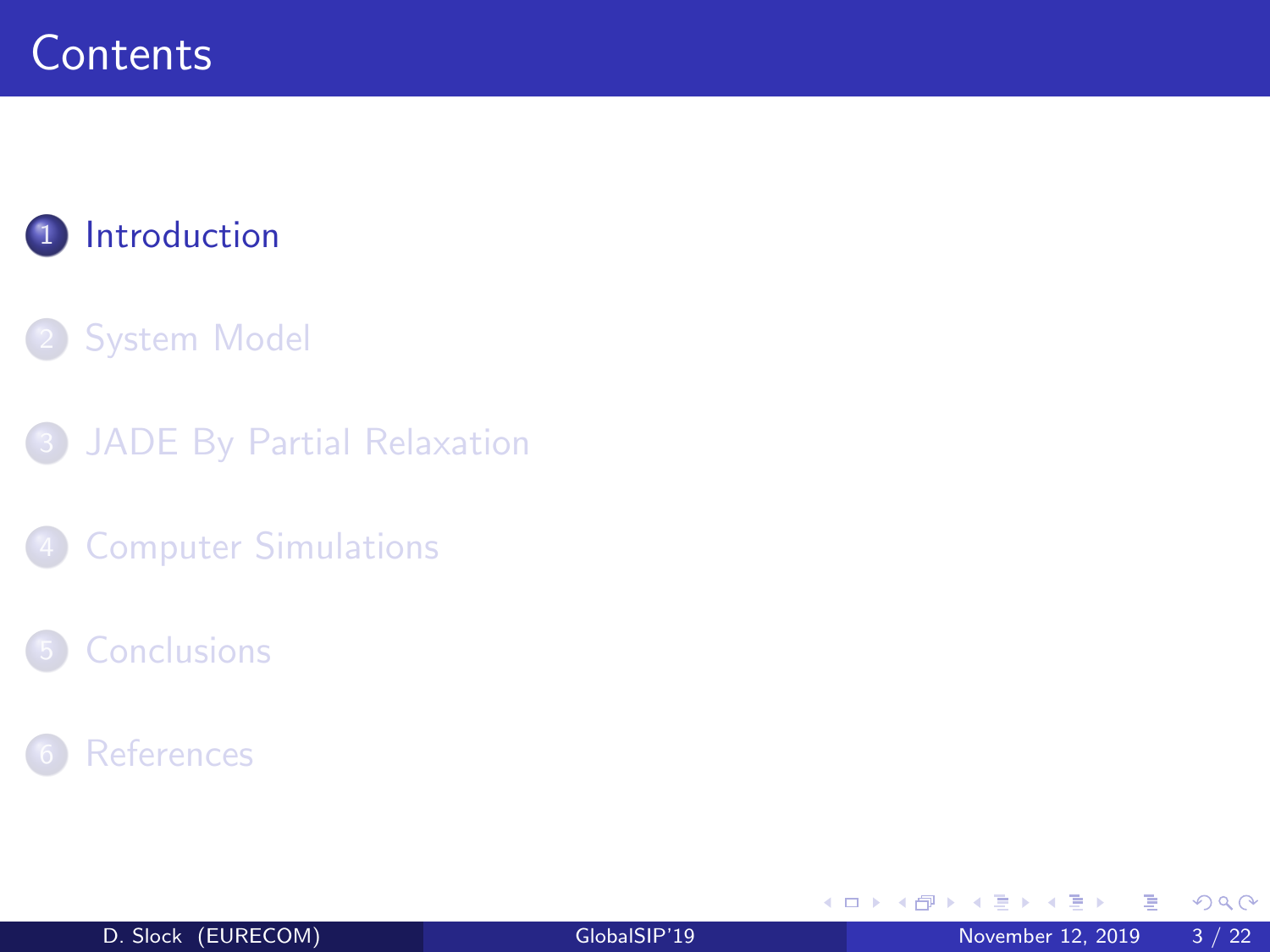- Node positioning in a wireless system requires the gathering of location information from radio signals traveling between the target node and one, or multiple, reference anchors.
- The JADE (Joint Angle and Delay Estimation) approach measures delays/angles between an intended node and anchors to estimate the location of the former, with the help of the position of the latter.
- High accurarcy (in terms of MSE) is needed to reliably estimate location parameters for sub-meter accuracy.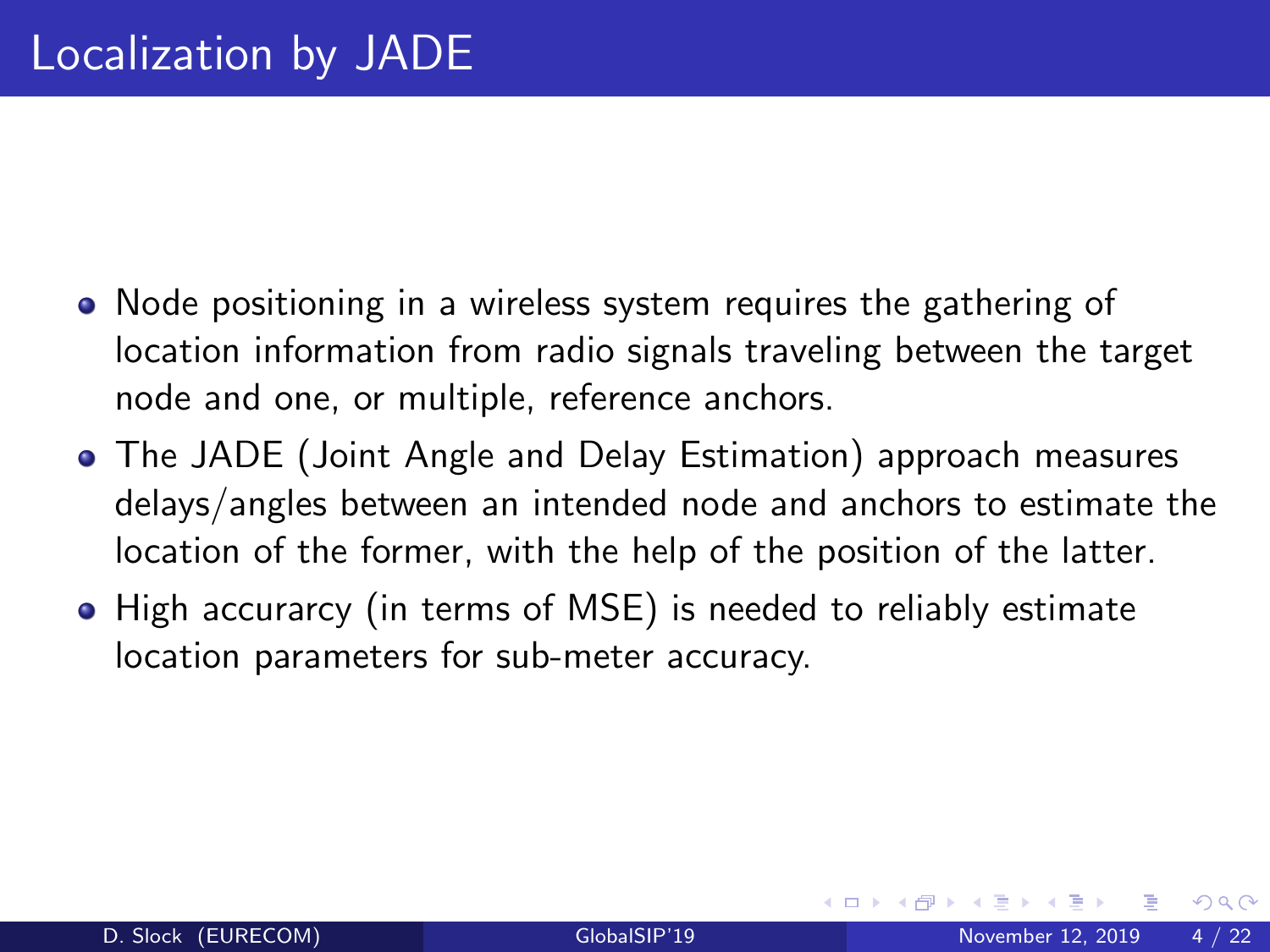### <span id="page-5-0"></span>**[Introduction](#page-3-0)**

## 2 [System Model](#page-5-0)

3 [JADE By Partial Relaxation](#page-7-0)

**[Computer Simulations](#page-13-0)** 

#### **[Conclusions](#page-19-0)**



Þ

B

 $\mathcal{A}$ 

イロト

- ← 冊 →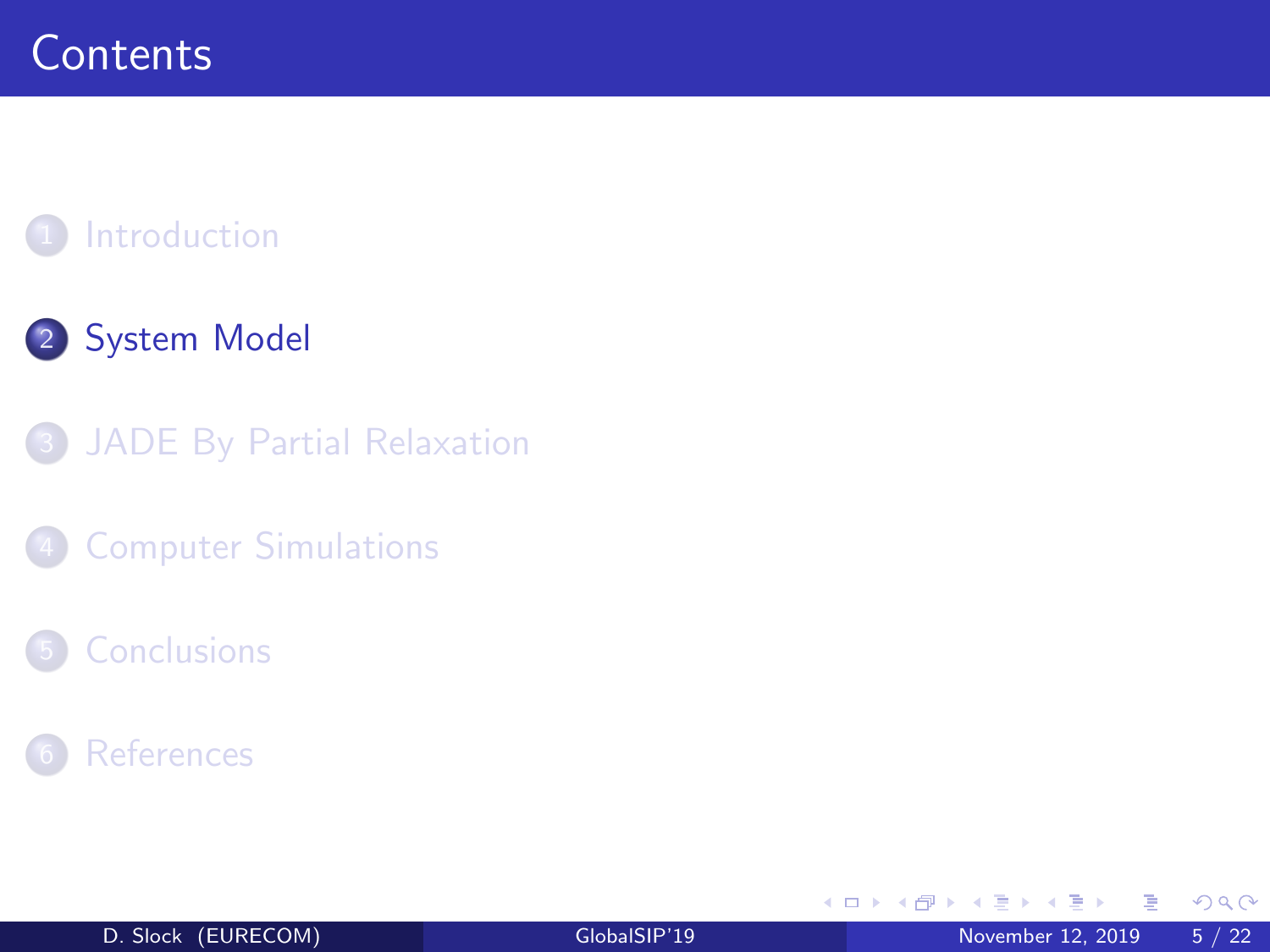#### Model

$$
\mathbf{x}(\ell) = \mathbf{H}(\boldsymbol{\theta}, \boldsymbol{\tau})\boldsymbol{\gamma}(\ell) + \mathbf{n}(\ell) \tag{1}
$$

$$
\mathbf{H}(\boldsymbol{\theta},\boldsymbol{\tau})=\begin{bmatrix}h(\theta_1,\tau_1)&\ldots&h(\theta_q,\tau_q)\end{bmatrix}
$$
\n(2)

$$
\boldsymbol{\gamma}(\ell) = \begin{bmatrix} \gamma_1(\ell) & \dots & \gamma_q(\ell) \end{bmatrix} \tag{3}
$$

$$
\mathbf{x}(\ell) = \begin{bmatrix} \mathbf{x}_1^{\top}(\ell) & \dots & \mathbf{x}_N^{\top}(\ell) \end{bmatrix}^{\top}
$$
  
\n
$$
\mathbf{x}_n(\ell) = \begin{bmatrix} x_{n,1}(\ell) & \dots & x_{n,M}(\ell) \end{bmatrix}^{\top}
$$
 (5)

• 
$$
H(\theta, \tau)
$$
 contains the multipath spatiotemporal signatures.

- $\boldsymbol \gamma(\ell)$  denotes multipath complex gains in  $\ell^{th}$  frame.
- $\mathsf{x}_{n,m}(\ell)$  denotes data on  $m^{th}$  sub-carrier received by  $n^{th}$  antenna in  $\ell^{th}$  frame.

### Data Collection

$$
\mathbf{X} = \mathbf{H}(\boldsymbol{\theta}, \boldsymbol{\tau})\mathbf{G} + \mathbf{N} \tag{6}
$$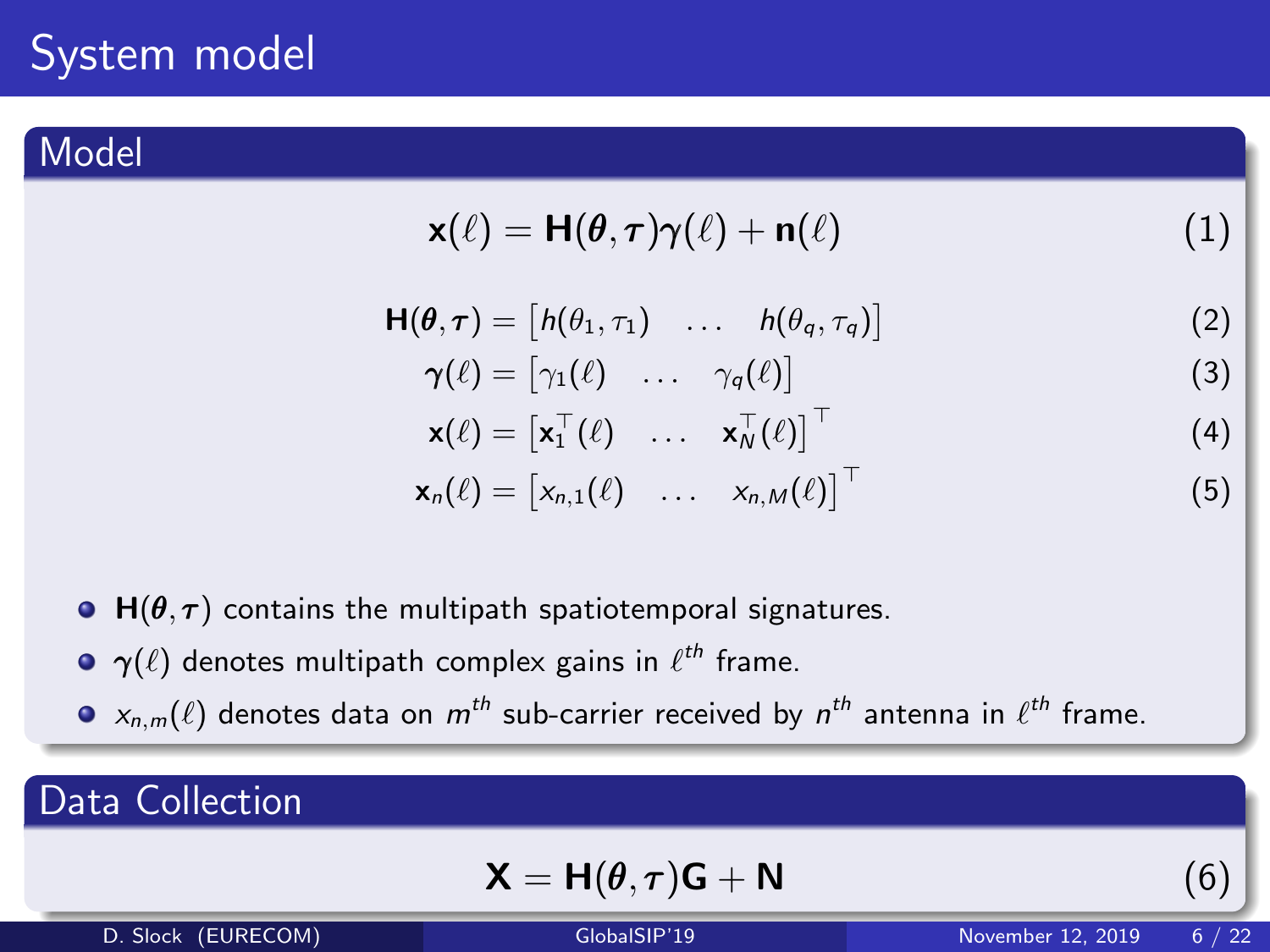### <span id="page-7-0"></span>**[Introduction](#page-3-0)**

#### **[System Model](#page-5-0)**

3 [JADE By Partial Relaxation](#page-7-0)

**[Computer Simulations](#page-13-0)** 

#### **[Conclusions](#page-19-0)**



Þ

B

4 **D F** 

∢母→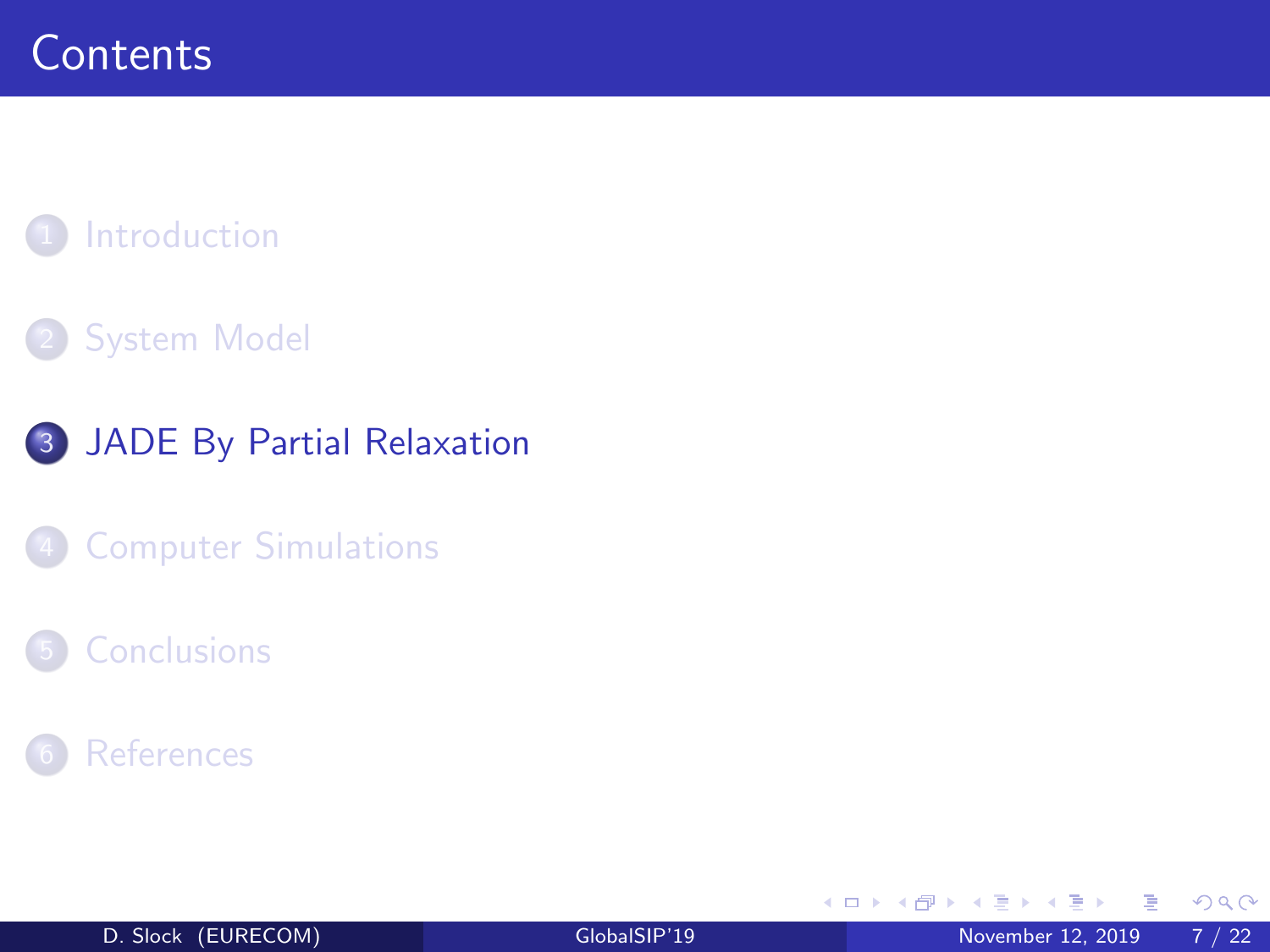#### **Objective**

#### Solve

$$
(\hat{\boldsymbol{\theta}}, \hat{\boldsymbol{\tau}}) = \underset{\boldsymbol{\theta}, \boldsymbol{\tau}}{\arg \min} \operatorname{tr} \{ \boldsymbol{\mathcal{P}}_{\mathbf{H}(\boldsymbol{\theta}, \boldsymbol{\tau})}^{\perp} \hat{\mathbf{R}} \} \tag{7}
$$

4 **D F** 

#### PR Approach

Reformulate the problem as

$$
(\hat{\pmb{\theta}}_{PR},\hat{\pmb{\tau}}_{PR})=\argmin_{\theta,\tau,\mathbf{B}}\text{tr}\big\{\boldsymbol{\mathcal{P}}_{[\mathbf{h}(\theta,\tau)\;\;\mathbf{B}]}^\perp\hat{\mathbf{R}}\big\}
$$

造

(8)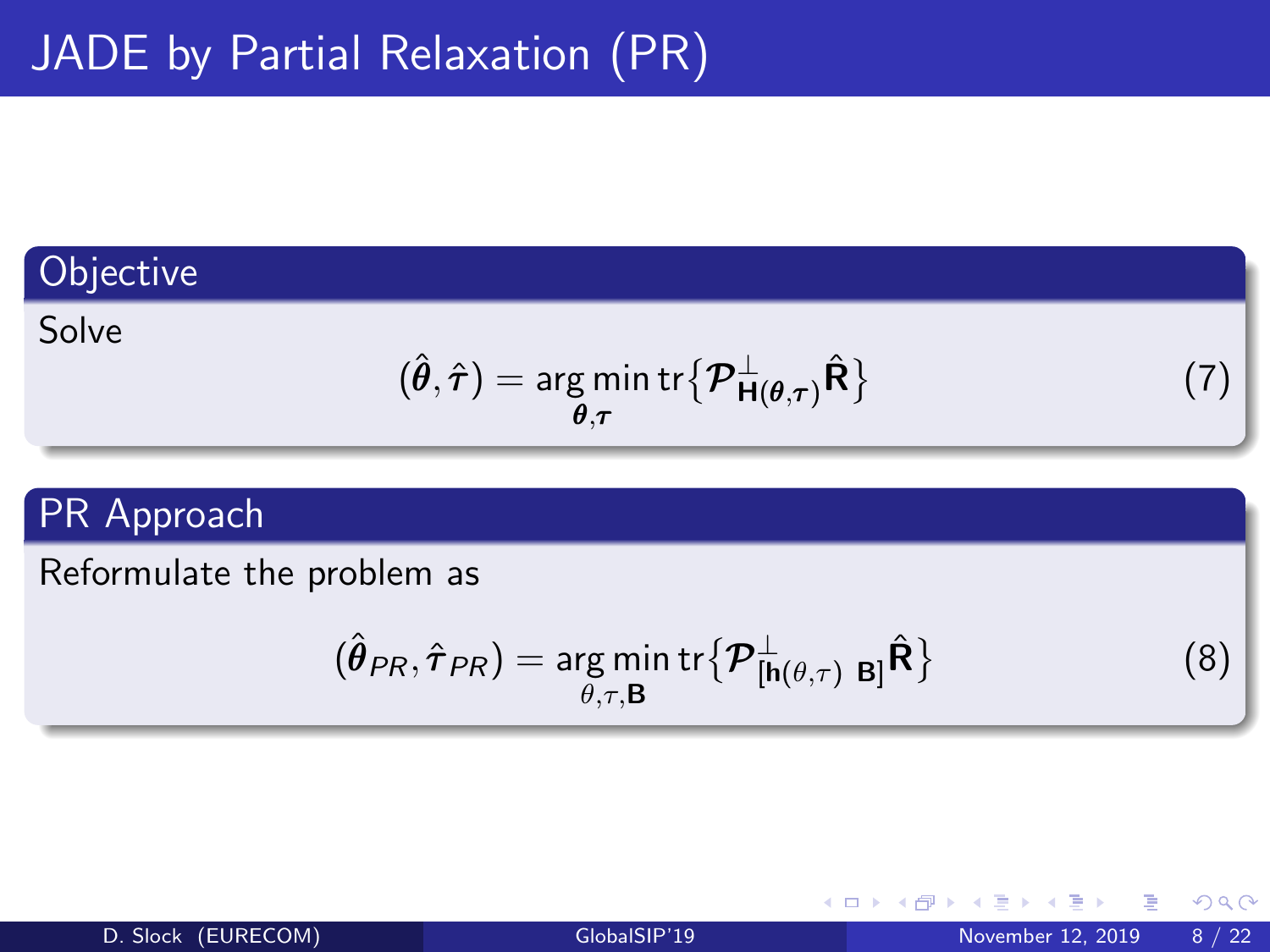# Algo 1: DML

#### Unstructured Signatures Optimization Problem

Projection decomposition:

$$
{\mathcal{P}}_{\mathsf{H}}^\perp = \mathsf{I} - {\mathcal{P}}_{[{\mathsf{h}}\,\mathsf{B}]} = \mathsf{I} - ({\mathcal{P}}_{\mathsf{h}} + {\mathcal{P}}_{{\mathcal{P}}_{\mathsf{h}}^\perp \mathsf{B}}) = {\mathcal{P}}_{\mathsf{h}}^\perp - {\mathcal{P}}_{{\mathcal{P}}_{\mathsf{h}}^\perp \mathsf{B}}
$$

Focus on optimization of unstructured JADE signatures B :

$$
\mathcal{P}_{\mathcal{P}_{\mathsf{h}}^{\perp} \mathsf{B}} = \mathcal{P}_{\mathsf{h}}^{\perp} \mathsf{B} (\mathsf{B}^H \mathcal{P}_{\mathsf{h}}^{\perp} \mathsf{B})^{-1} \mathsf{B}^H \mathcal{P}_{\mathsf{h}}^{\perp} = \mathsf{U} \mathsf{U}^H, \ \mathsf{U}^H \mathsf{U} = \mathsf{I}, \ \mathsf{U}^H \mathsf{h} = 0
$$

Now

$$
\begin{array}{l}\mathop{ \rm tr} \bigl\{ \boldsymbol{\mathcal{P}_{\mathcal{P}_h^\perp} B}} \hat{\boldsymbol{R}} \bigr\} = \mathop{ \rm tr} \bigl\{ \boldsymbol{U} \boldsymbol{U}^{\mathcal{H}} \hat{\boldsymbol{R}} \bigr\} = \mathop{ \rm tr} \bigl\{ \boldsymbol{U}^{\mathcal{H}} \hat{\boldsymbol{R}} \boldsymbol{U} \bigr\} \\ = \mathop{ \rm tr} \bigl\{ \boldsymbol{U}^{\mathcal{H}} (\boldsymbol{\mathcal{P}_h} + \boldsymbol{\mathcal{P}_h^\perp} ) \hat{\boldsymbol{R}} (\boldsymbol{\mathcal{P}_h} + \boldsymbol{\mathcal{P}_h^\perp} ) \boldsymbol{U} \bigr\} = \mathop{ \rm tr} \bigl\{ \boldsymbol{U}^{\mathcal{H}} \boldsymbol{\mathcal{P}_h^\perp} \hat{\boldsymbol{R}} \boldsymbol{\mathcal{P}_h^\perp} \boldsymbol{U} \bigr\} \end{array}
$$

Then

$$
\max_{\mathbf{U}^H\mathbf{U}=\mathbf{I}} \text{tr}\big\{\mathbf{U}^H\boldsymbol{\mathcal{P}}_{\mathbf{h}}^\perp\hat{\mathbf{R}}\boldsymbol{\mathcal{P}}_{\mathbf{h}}^\perp\mathbf{U}\big\} = \sum_{k=1}^{q-1} \lambda_k \Big(\boldsymbol{\mathcal{P}}_{\mathbf{h}}^\perp\hat{\mathbf{R}}\boldsymbol{\mathcal{P}}_{\mathbf{h}}^\perp\Big)
$$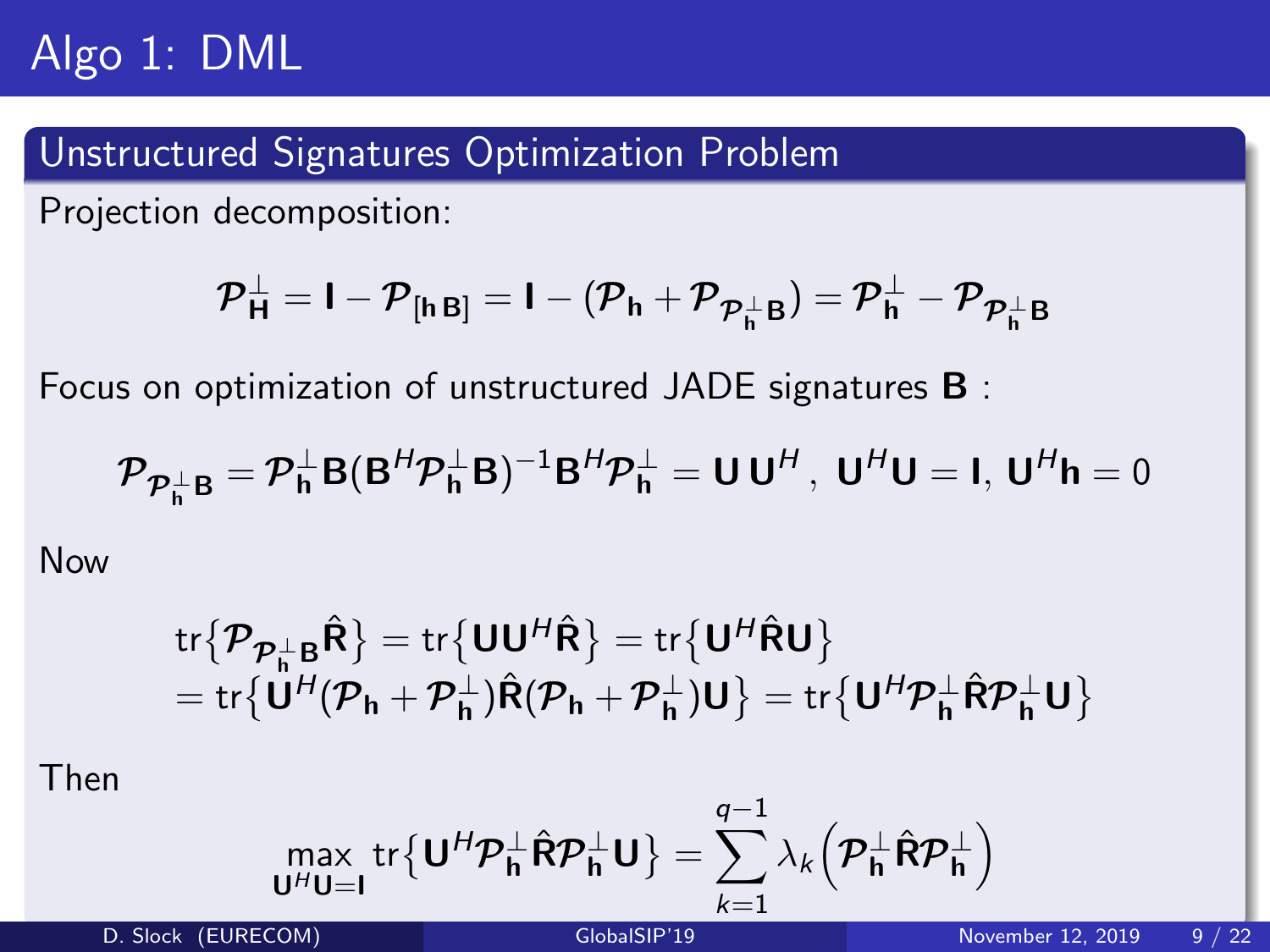#### DML Optimization Problem

Combining, we get

$$
\min_{\mathbf{B}} \text{tr} \big\{ \boldsymbol{\mathcal{P}}_{\left[\mathbf{h}\left(\boldsymbol{\theta},\boldsymbol{\tau}\right) \mid \mathbf{B}\right]}^{\perp} \hat{\mathbf{R}} \big\} = \text{tr} \big\{ \boldsymbol{\mathcal{P}}_{\mathbf{h}}^{\perp} \hat{\mathbf{R}} \big\} - \sum_{k=1}^{q-1} \lambda_k \big\{ \boldsymbol{\mathcal{P}}_{\mathbf{h}}^{\perp} \hat{\mathbf{R}} \big\}
$$

Solution is to search the peaks of the following 2D spectrum

$$
f_{\text{DML}}(\theta, \tau) = \frac{1}{\sum_{k=q}^{NM} \lambda_k \left(\mathcal{P}_{\mathbf{h}(\theta, \tau)}^{\perp} \hat{\mathbf{R}}\right)}
$$
(9)

4 0 8

э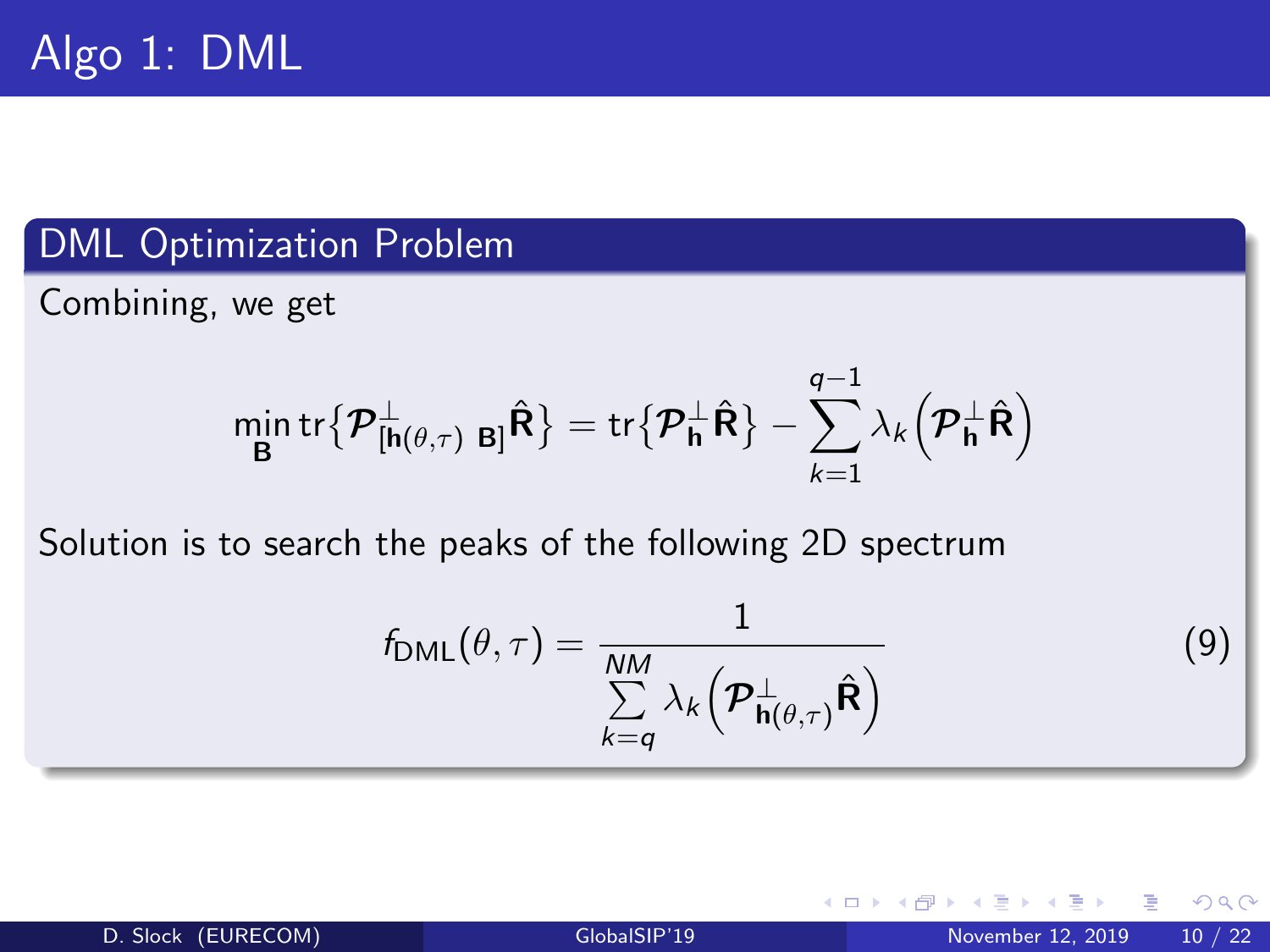#### WSF Optimization Problem

Weigh the covariance signal subspace by an appropriate matrix W,

$$
\begin{array}{ll}\n\mathsf{maximize} & \mathsf{tr}\{\mathbf{U}^H \mathcal{P}_{\mathbf{h}(\theta,\tau)}^{\perp} \hat{\mathbf{U}}_s \mathbf{W} \hat{\mathbf{U}}_s^H \mathbf{U}\} \\
\text{subject to} & \mathbf{U}^H \mathbf{U} = \mathbf{I},\n\end{array} \tag{10a}
$$

Solution is to search the peaks of the following 2D spectrum

$$
f_{\text{WSF}}(\theta, \tau) = \frac{1}{\sum_{k=q}^{NM} \lambda_k \left( \mathcal{P}_{\mathbf{h}(\theta, \tau)}^{\perp} \hat{\mathbf{U}}_s \mathbf{W} \hat{\mathbf{U}}_s^{\mathsf{H}} \right)}
$$
(11)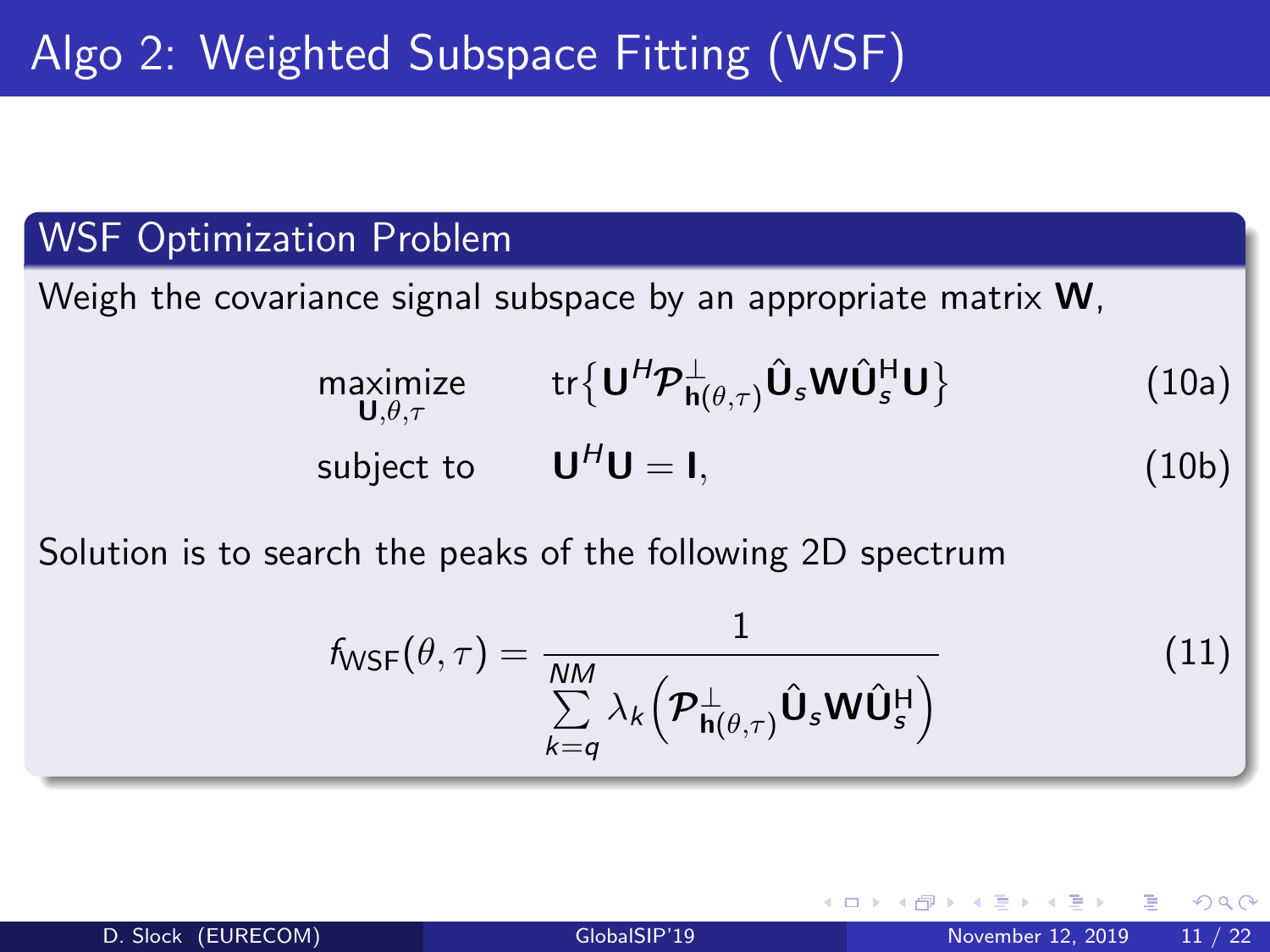#### CF Optimization Problem

Fit the covariance of the data according to the model

$$
\mathbf{R} = \sigma_k^2 \mathbf{h}(\theta_k, \tau_k) \mathbf{h}^{\mathsf{H}}(\theta_k, \tau_k) + \mathbf{J} \mathbf{J}^{\mathsf{H}}
$$
 (12)

$$
\begin{array}{ll}\n\text{minimize} & \left\| \hat{\mathbf{R}} - \sigma_k^2 \mathbf{h}(\theta_k, \tau_k) \mathbf{h}^{\mathsf{H}}(\theta_k, \tau_k) - \mathbf{J} \mathbf{J}^{\mathsf{H}} \right\|^2 \\
\text{subject to} & \hat{\mathbf{R}} - \sigma_k^2 \mathbf{h}(\theta, \tau) \mathbf{h}^{\mathsf{H}}(\theta, \tau) \succcurlyeq \mathbf{0}\n\end{array} \tag{13}
$$

Solution is to search the peaks of the following 2D spectrum

$$
f_{\text{CF}}(\theta,\tau) = \frac{1}{\sum_{k=q}^{NM} \lambda_k^2 \left(\hat{\mathbf{R}} - \frac{\mathbf{h}(\theta,\tau)\mathbf{h}^{\text{H}}(\theta,\tau)}{\mathbf{h}^{\text{H}}(\theta,\tau)\hat{\mathbf{R}}^{-1}\mathbf{h}(\theta,\tau)}\right)}
$$
(14)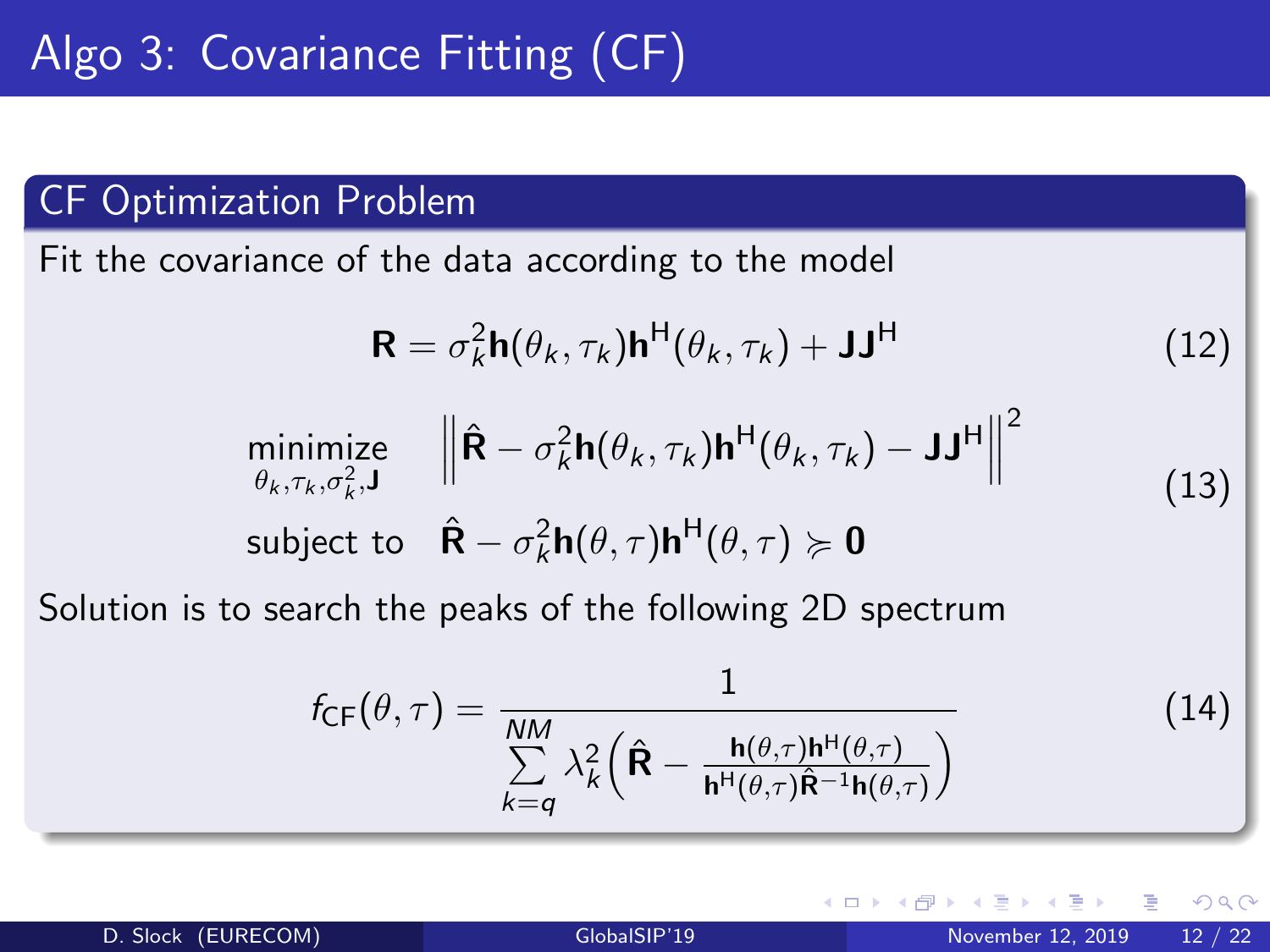## <span id="page-13-0"></span>**[Introduction](#page-3-0)**

### **[System Model](#page-5-0)**

- 3 [JADE By Partial Relaxation](#page-7-0)
- 4 [Computer Simulations](#page-13-0)

#### **[Conclusions](#page-19-0)**

#### **[References](#page-21-0)**

4 **D F** 

в

Þ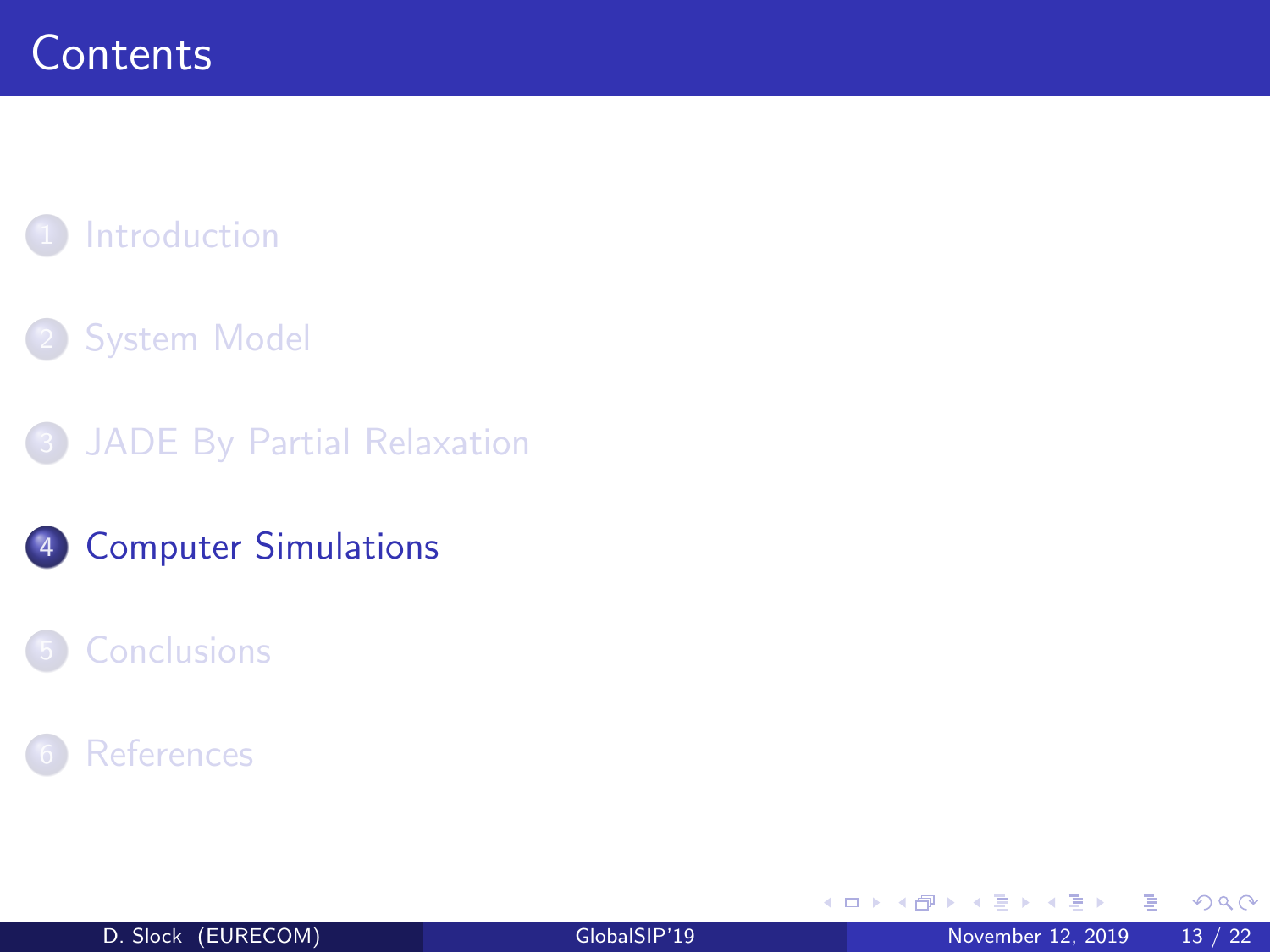- $q = 2$  sources (multipath components)
- $\theta_1 = 6^{\circ}$  and  $\theta_2 = 66^{\circ}$
- $\tau_1 = 5$  nsec and  $\tau_2 = 10$
- number of subcarriers  $M = 32$ , number of antennas  $N = 2$
- **•** Source covariance

$$
\textbf{P} = \begin{bmatrix} 1 & 0.2e^{-j\frac{\pi}{6}} \\ 0.2e^{j\frac{\pi}{6}} & 1 \end{bmatrix}
$$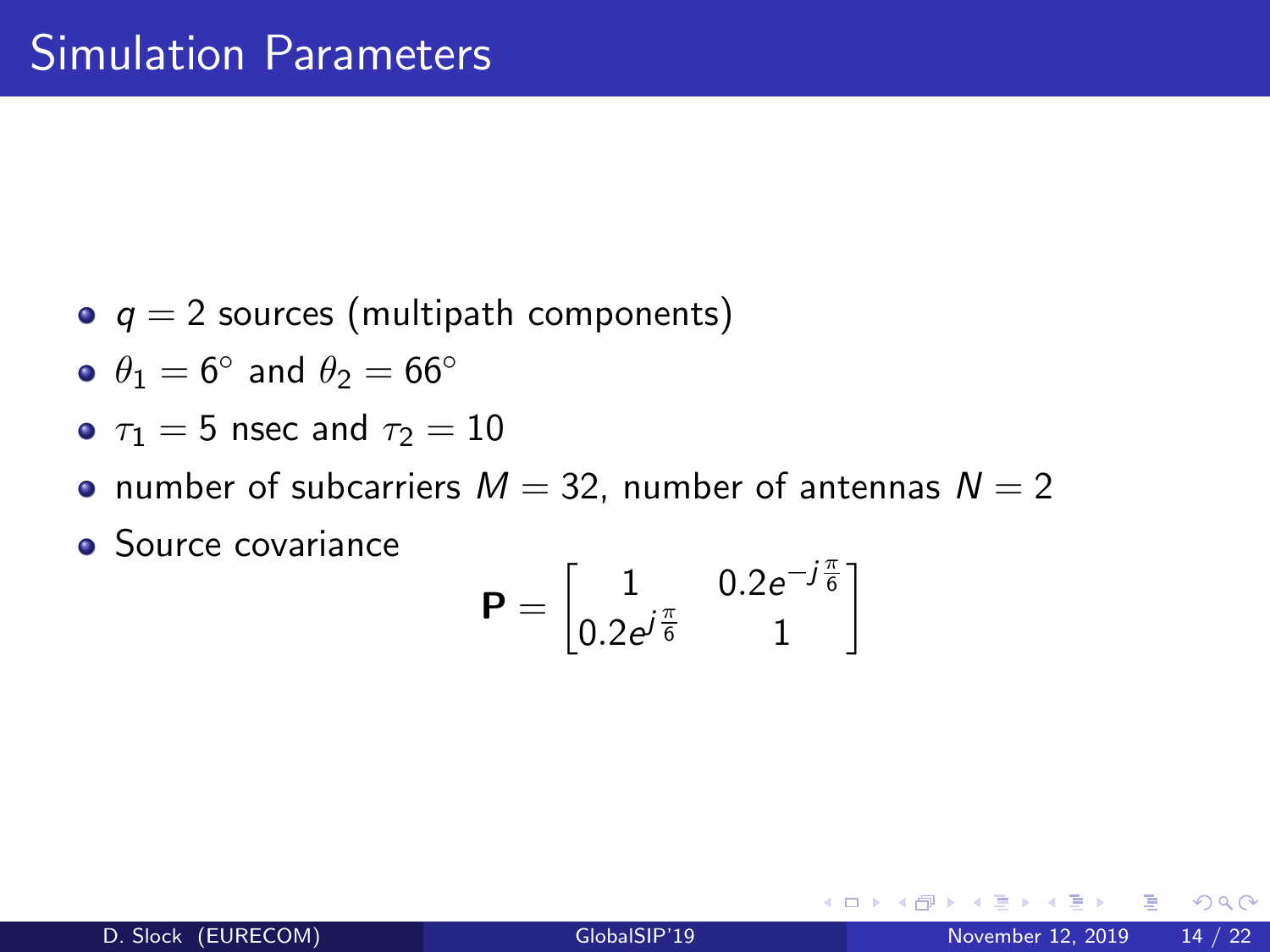

D. Slock (EURECOM) [GlobalSIP'19](#page-1-0) November 12, 2019 15 / 22

4 0 8

 $2Q$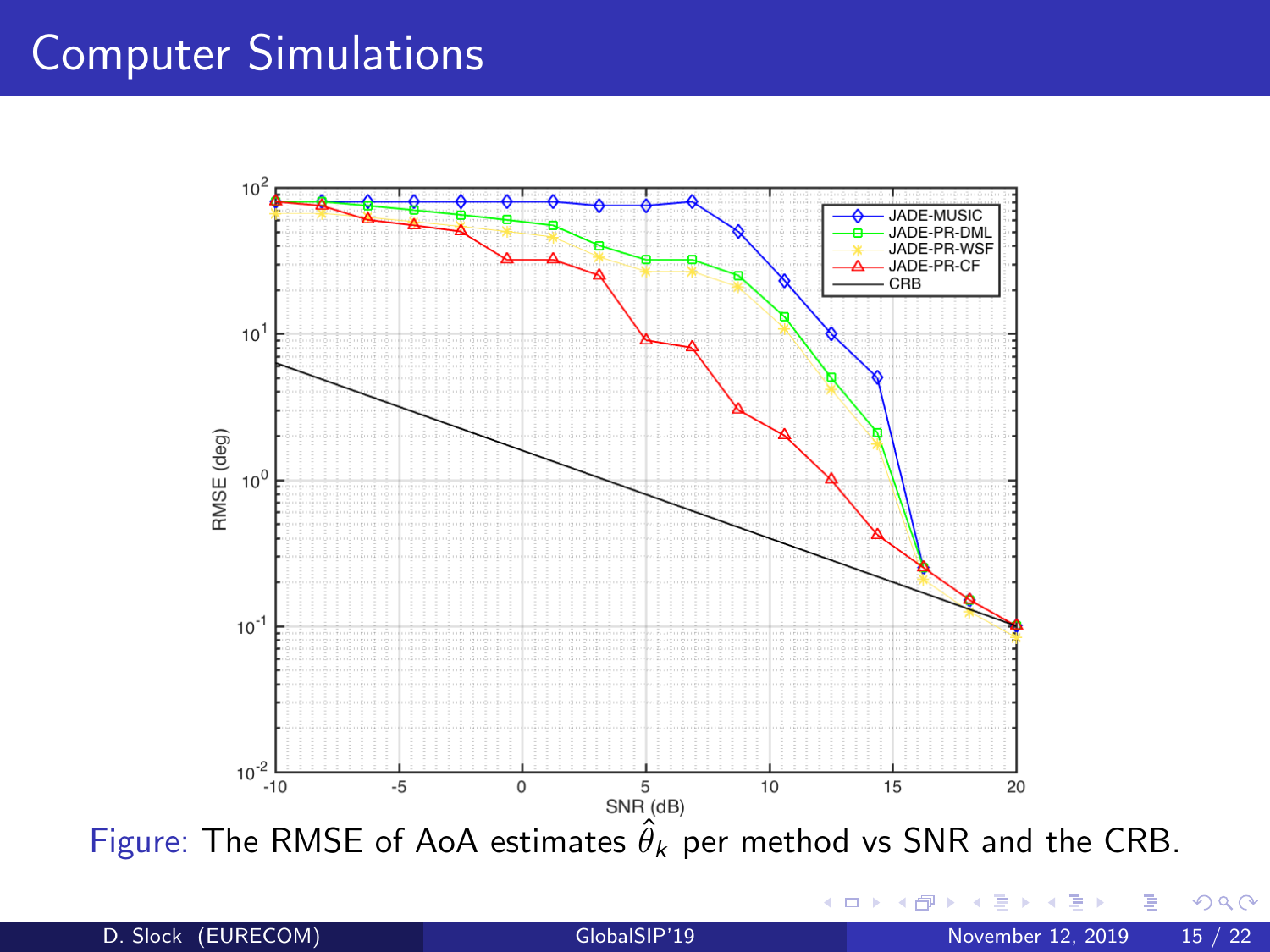

Figure: The RMSE of ToA estimates  $\hat{\tau}_k$  per method vs SNR and the CRB.

4 **D F** 

D. Slock (EURECOM) [GlobalSIP'19](#page-1-0) November 12, 2019 16 / 22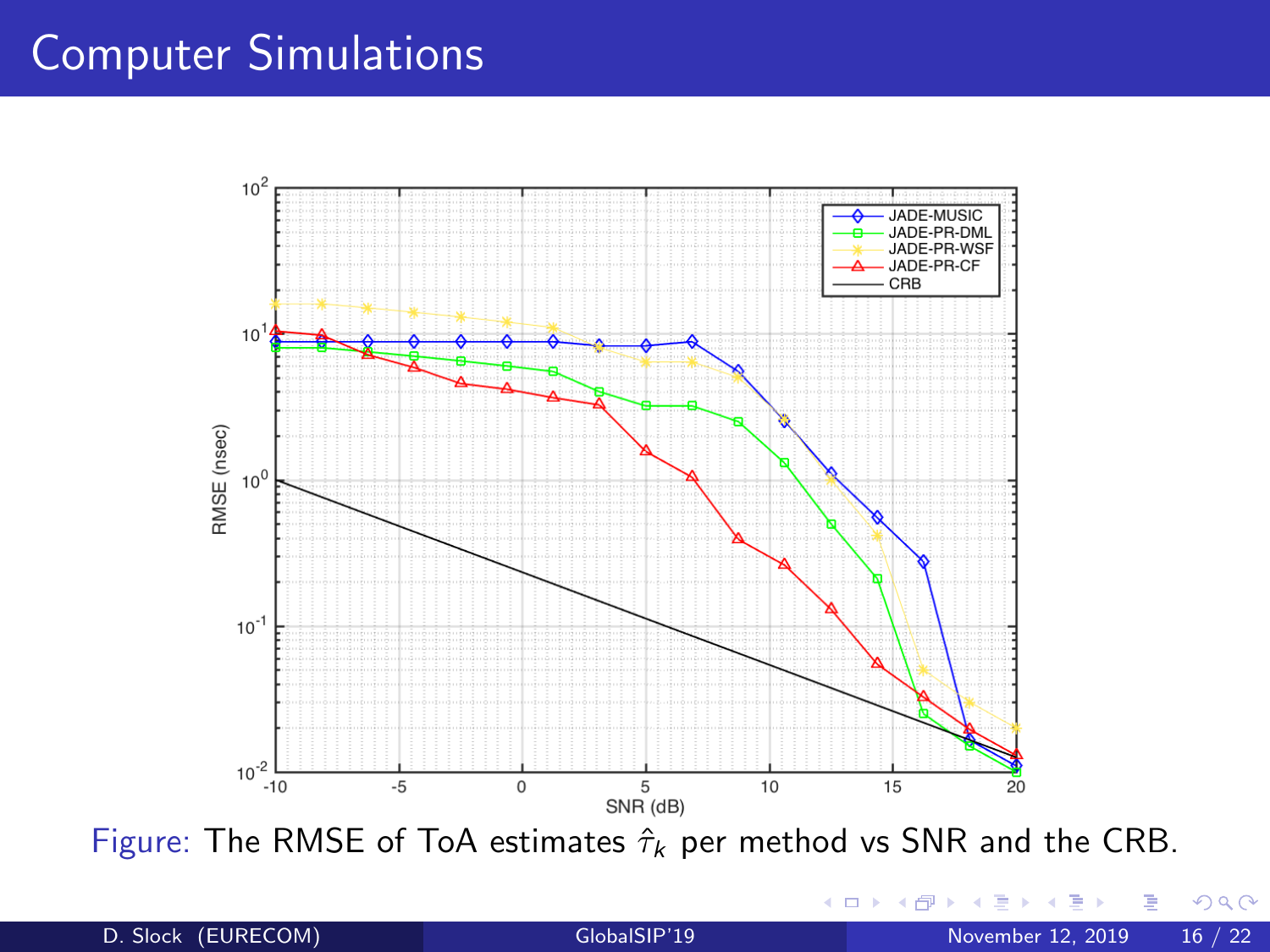

Figure: The RMSE of AoA estimates  $\hat{\theta}_k$  per method vs Number of Snapshots and the CRB.  $2Q$ 

D. Slock (EURECOM) [GlobalSIP'19](#page-1-0) November 12, 2019 17 / 22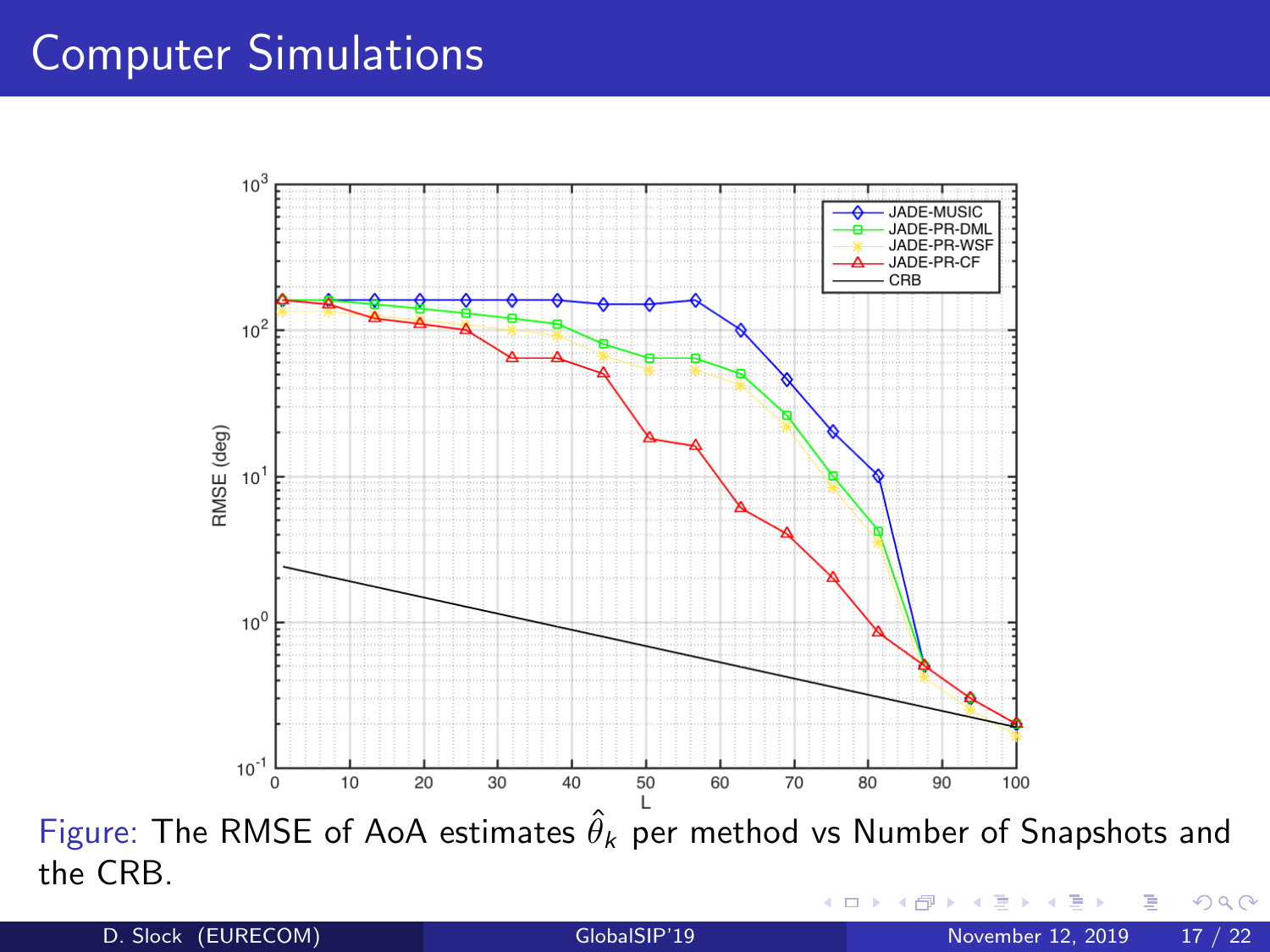

Figure: The RMSE of ToA estimates  $\hat{\tau}_k$  per method vs Number of Snapshots and the CRB.

4 0 8

 $QQ$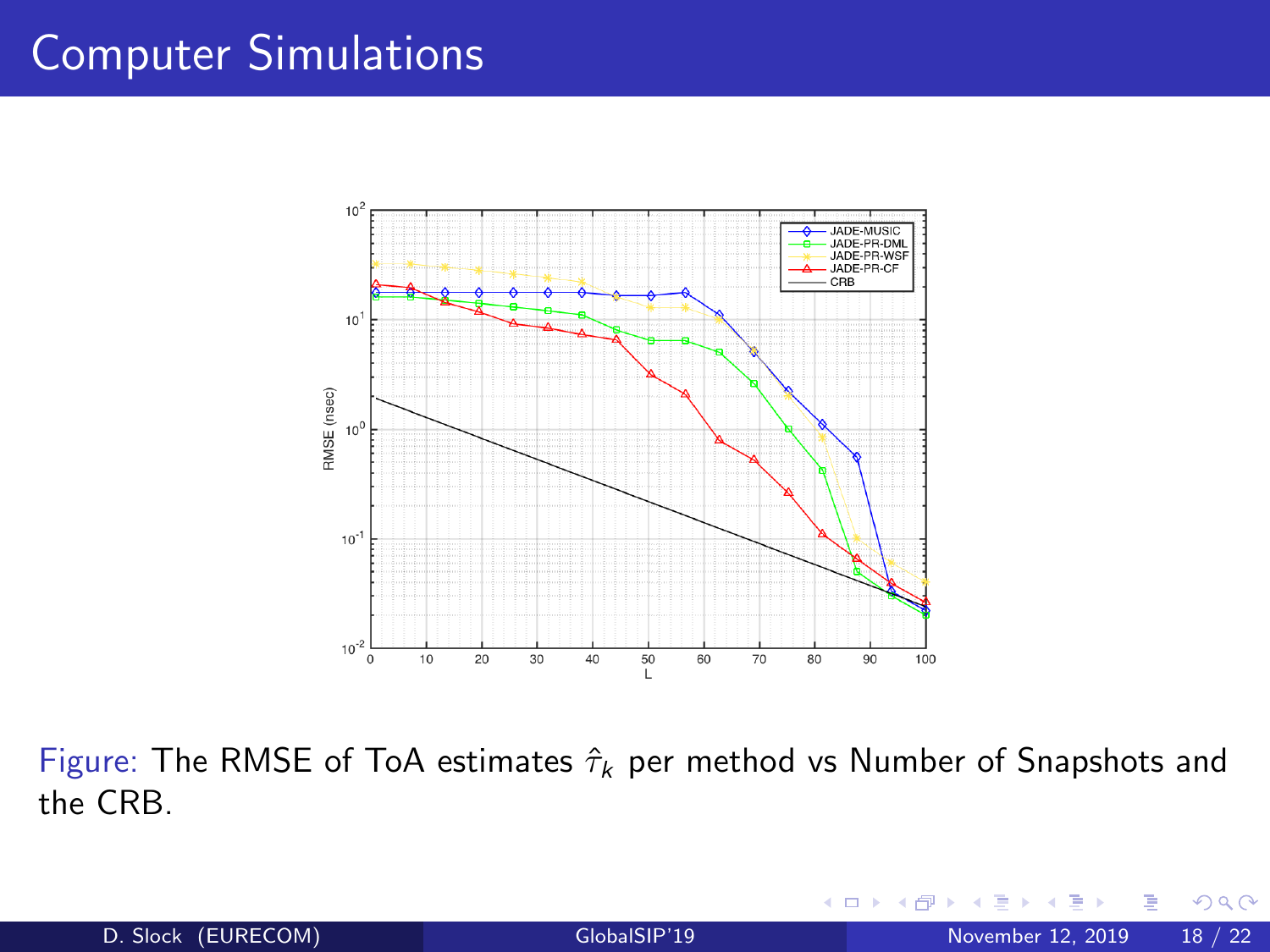## <span id="page-19-0"></span>**[Introduction](#page-3-0)**

### **[System Model](#page-5-0)**

- 3 [JADE By Partial Relaxation](#page-7-0)
	- **[Computer Simulations](#page-13-0)**

### 5 [Conclusions](#page-19-0)

#### **[References](#page-21-0)**

э

B

 $\mathcal{A}$ 

4 **D F**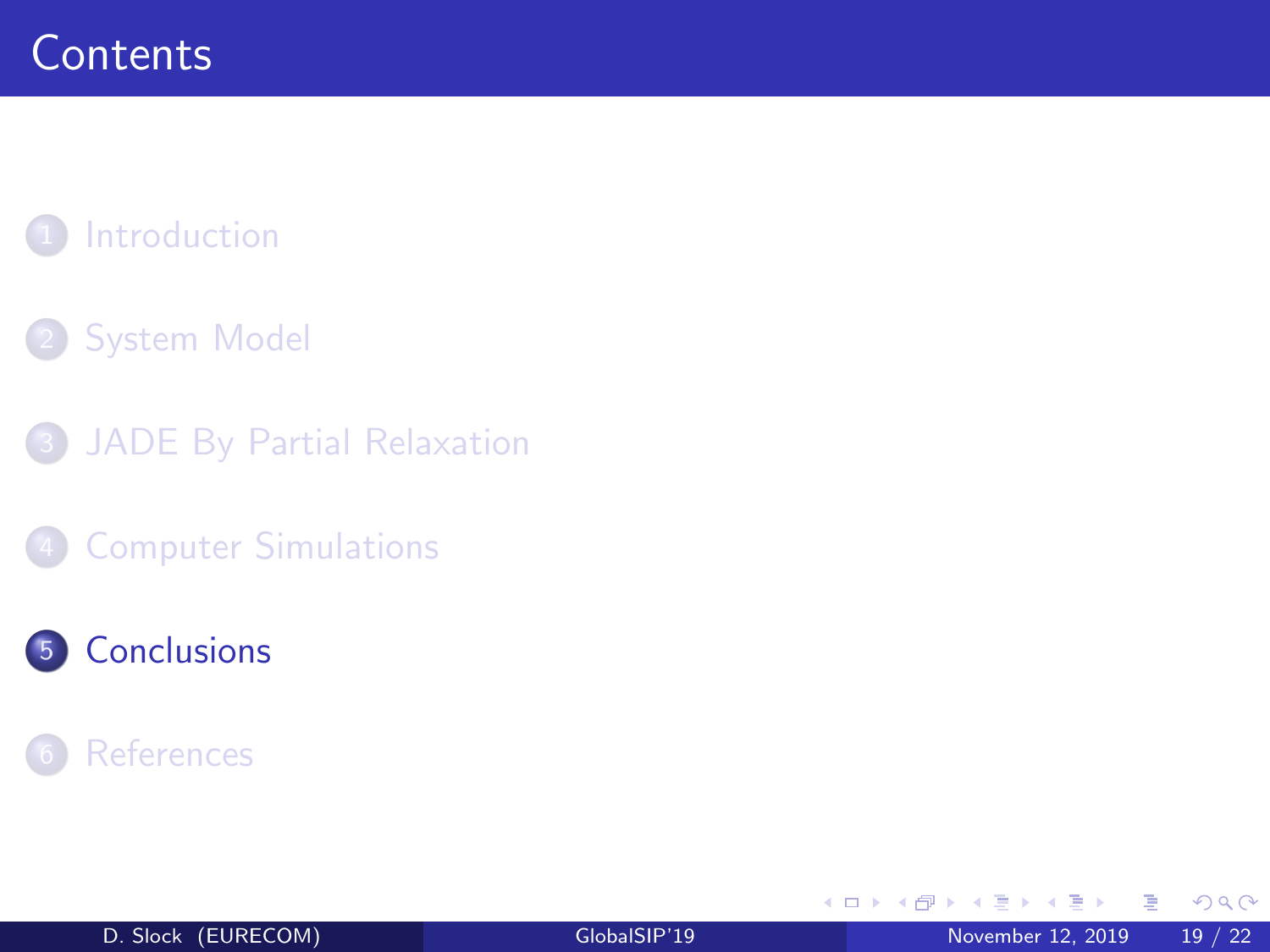- We have introduced three JADE estimators to the partially relaxed model: DML, WSF, CF.
- Simulation results demonstrate the Mean-Squared-Error convergence towards the Cramér-Rao Bound of each of these methods, either in SNR or in number of snapshots.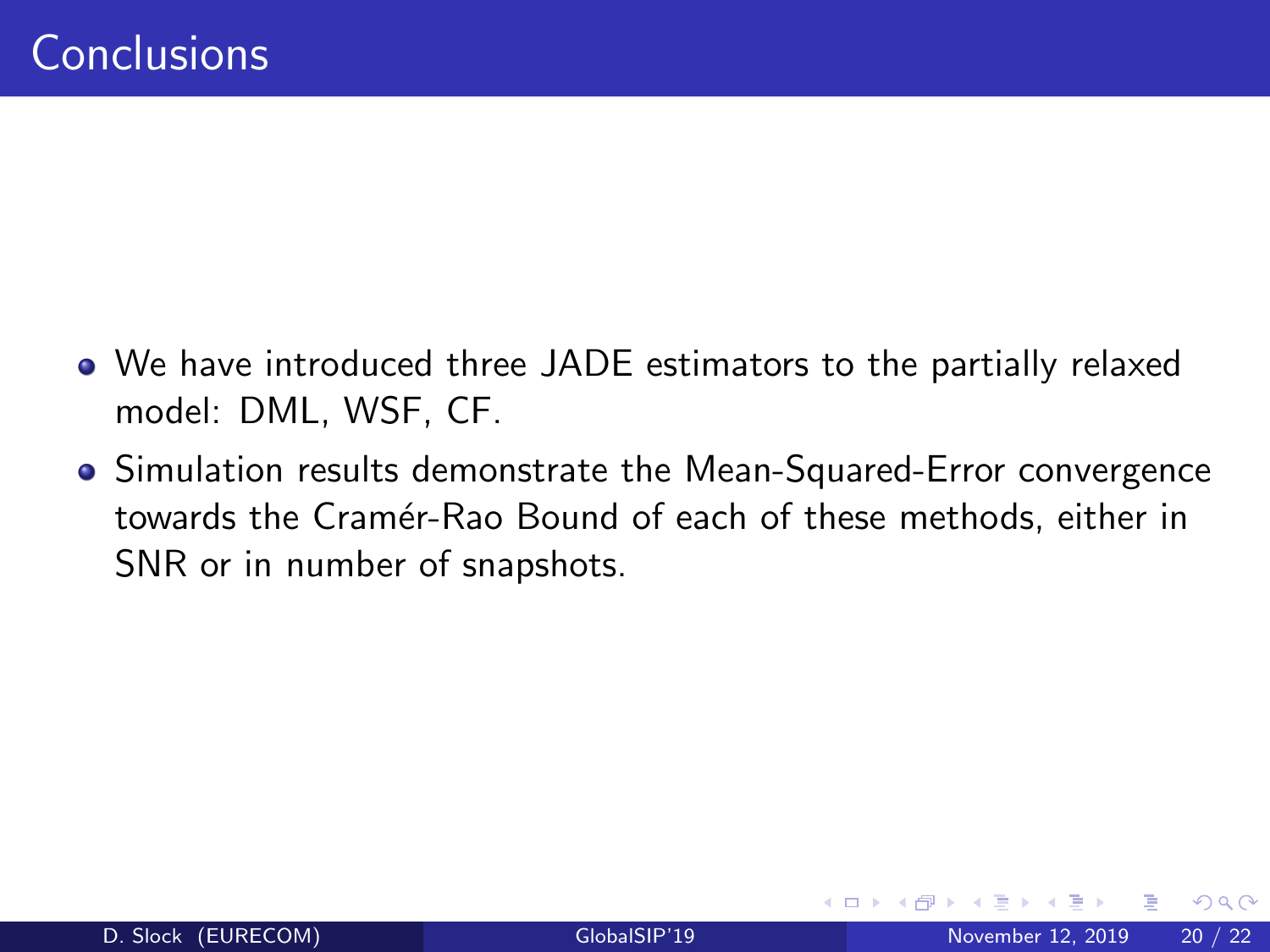## <span id="page-21-0"></span>**[Introduction](#page-3-0)**

### **[System Model](#page-5-0)**

- 3 [JADE By Partial Relaxation](#page-7-0)
	- **[Computer Simulations](#page-13-0)**

#### **[Conclusions](#page-19-0)**



Þ

B

14.1

4 **D F** ∢母